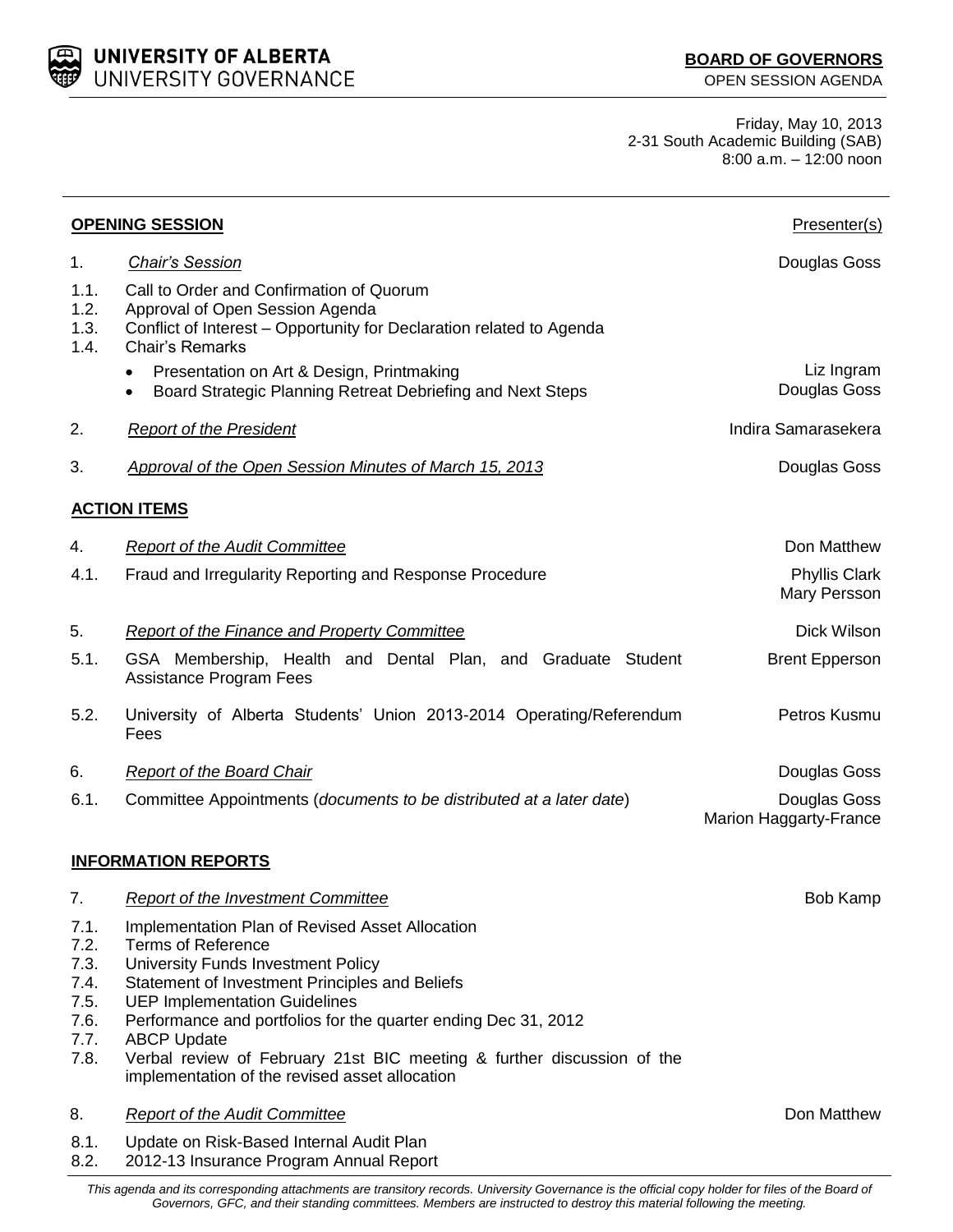| 9.<br>Dick Wilson<br><b>Report of the Finance and Property Committee</b><br>9.1.<br>Devon Research Centre Strategic Capital Plan - Capital Expenditure<br><b>Authorization Request (CEAR)</b><br>9.2.<br><b>TEC Edmonton Annual Report</b><br>9.3.<br>Capital Projects Planning Process 101<br><b>Robert Teskey</b><br>10.<br><b>Report of the Human Resources and Compensation Committee</b><br>10.1.<br><b>Trends in Benefits Presentation</b><br>10.2.<br>Renaissance Committee Update<br>11.<br><b>Report of the University Relations Committee</b><br>Agnes Hoveland<br>11.1.<br>University Philanthropy and Advancement Update<br>11.2.<br><b>University Relations Report</b><br><b>REGULAR REPORTS</b><br>12.1.<br>Chancellor's Report<br><b>Ralph Young</b><br>12.2.<br>Alumni Association<br>Don Fleming<br>Jim Hole<br>12.3.<br><b>Students' Union</b><br>Petros Kusmu<br>12.4.<br><b>Graduate Students' Association</b><br><b>Brent Epperson</b><br>12.5. Association of Academic Staff of the University of Alberta<br>Wayne Renke<br>12.6.<br>Non-Academic Staff Association<br>Christopher Pu<br>12.7.<br><b>General Faculties Council</b><br>Miodrag (Mike) Belosevic<br>13.<br><b>Board Chair and Board Member Activity Report</b><br>Douglas Goss<br>14.<br>Douglas Goss<br><b>Other Business</b><br>15.<br><b>Reminder of Board Events</b><br>Douglas Goss<br>Next meeting dates:<br>$\bullet$<br>Monday, June 3, 2013 (Audited Financial Statements; 2013<br>$\circ$<br>Comprehensive Institutional Plan)<br>Friday, June 21, 2013<br>$\circ$ | 8.4.<br>8.5.<br>8.6.<br>8.7.<br>8.8.<br>8.9.<br>8.10.<br>8.11.<br>8.12. | <b>TEC Edmonton Annual Report</b><br>Pro forma Financial Statements<br><b>Current Accounting and Financial Reporting Issues</b><br>Management's Quarterly Compliance Certificate<br>Management's Quarterly FOIPP Compliance Certificate<br>Report on Significant Accounting Estimates - Risk of Material Misstatement<br><b>Competitive Bid Exception Report</b><br>Compliance with International Internal Audit Standards<br><b>Report on External Audits</b> |  |
|------------------------------------------------------------------------------------------------------------------------------------------------------------------------------------------------------------------------------------------------------------------------------------------------------------------------------------------------------------------------------------------------------------------------------------------------------------------------------------------------------------------------------------------------------------------------------------------------------------------------------------------------------------------------------------------------------------------------------------------------------------------------------------------------------------------------------------------------------------------------------------------------------------------------------------------------------------------------------------------------------------------------------------------------------------------------------------------------------------------------------------------------------------------------------------------------------------------------------------------------------------------------------------------------------------------------------------------------------------------------------------------------------------------------------------------------------------------------------------------------------------------------------------------------------------------|-------------------------------------------------------------------------|----------------------------------------------------------------------------------------------------------------------------------------------------------------------------------------------------------------------------------------------------------------------------------------------------------------------------------------------------------------------------------------------------------------------------------------------------------------|--|
|                                                                                                                                                                                                                                                                                                                                                                                                                                                                                                                                                                                                                                                                                                                                                                                                                                                                                                                                                                                                                                                                                                                                                                                                                                                                                                                                                                                                                                                                                                                                                                  |                                                                         |                                                                                                                                                                                                                                                                                                                                                                                                                                                                |  |
|                                                                                                                                                                                                                                                                                                                                                                                                                                                                                                                                                                                                                                                                                                                                                                                                                                                                                                                                                                                                                                                                                                                                                                                                                                                                                                                                                                                                                                                                                                                                                                  |                                                                         |                                                                                                                                                                                                                                                                                                                                                                                                                                                                |  |
|                                                                                                                                                                                                                                                                                                                                                                                                                                                                                                                                                                                                                                                                                                                                                                                                                                                                                                                                                                                                                                                                                                                                                                                                                                                                                                                                                                                                                                                                                                                                                                  |                                                                         |                                                                                                                                                                                                                                                                                                                                                                                                                                                                |  |
|                                                                                                                                                                                                                                                                                                                                                                                                                                                                                                                                                                                                                                                                                                                                                                                                                                                                                                                                                                                                                                                                                                                                                                                                                                                                                                                                                                                                                                                                                                                                                                  |                                                                         |                                                                                                                                                                                                                                                                                                                                                                                                                                                                |  |
|                                                                                                                                                                                                                                                                                                                                                                                                                                                                                                                                                                                                                                                                                                                                                                                                                                                                                                                                                                                                                                                                                                                                                                                                                                                                                                                                                                                                                                                                                                                                                                  |                                                                         |                                                                                                                                                                                                                                                                                                                                                                                                                                                                |  |
|                                                                                                                                                                                                                                                                                                                                                                                                                                                                                                                                                                                                                                                                                                                                                                                                                                                                                                                                                                                                                                                                                                                                                                                                                                                                                                                                                                                                                                                                                                                                                                  |                                                                         |                                                                                                                                                                                                                                                                                                                                                                                                                                                                |  |
|                                                                                                                                                                                                                                                                                                                                                                                                                                                                                                                                                                                                                                                                                                                                                                                                                                                                                                                                                                                                                                                                                                                                                                                                                                                                                                                                                                                                                                                                                                                                                                  |                                                                         |                                                                                                                                                                                                                                                                                                                                                                                                                                                                |  |
|                                                                                                                                                                                                                                                                                                                                                                                                                                                                                                                                                                                                                                                                                                                                                                                                                                                                                                                                                                                                                                                                                                                                                                                                                                                                                                                                                                                                                                                                                                                                                                  |                                                                         |                                                                                                                                                                                                                                                                                                                                                                                                                                                                |  |
|                                                                                                                                                                                                                                                                                                                                                                                                                                                                                                                                                                                                                                                                                                                                                                                                                                                                                                                                                                                                                                                                                                                                                                                                                                                                                                                                                                                                                                                                                                                                                                  |                                                                         |                                                                                                                                                                                                                                                                                                                                                                                                                                                                |  |
|                                                                                                                                                                                                                                                                                                                                                                                                                                                                                                                                                                                                                                                                                                                                                                                                                                                                                                                                                                                                                                                                                                                                                                                                                                                                                                                                                                                                                                                                                                                                                                  |                                                                         |                                                                                                                                                                                                                                                                                                                                                                                                                                                                |  |
|                                                                                                                                                                                                                                                                                                                                                                                                                                                                                                                                                                                                                                                                                                                                                                                                                                                                                                                                                                                                                                                                                                                                                                                                                                                                                                                                                                                                                                                                                                                                                                  |                                                                         |                                                                                                                                                                                                                                                                                                                                                                                                                                                                |  |
|                                                                                                                                                                                                                                                                                                                                                                                                                                                                                                                                                                                                                                                                                                                                                                                                                                                                                                                                                                                                                                                                                                                                                                                                                                                                                                                                                                                                                                                                                                                                                                  |                                                                         |                                                                                                                                                                                                                                                                                                                                                                                                                                                                |  |

16. *Conclusion of Open Session*

8.3. 2013-14 Institutional Risk Summary